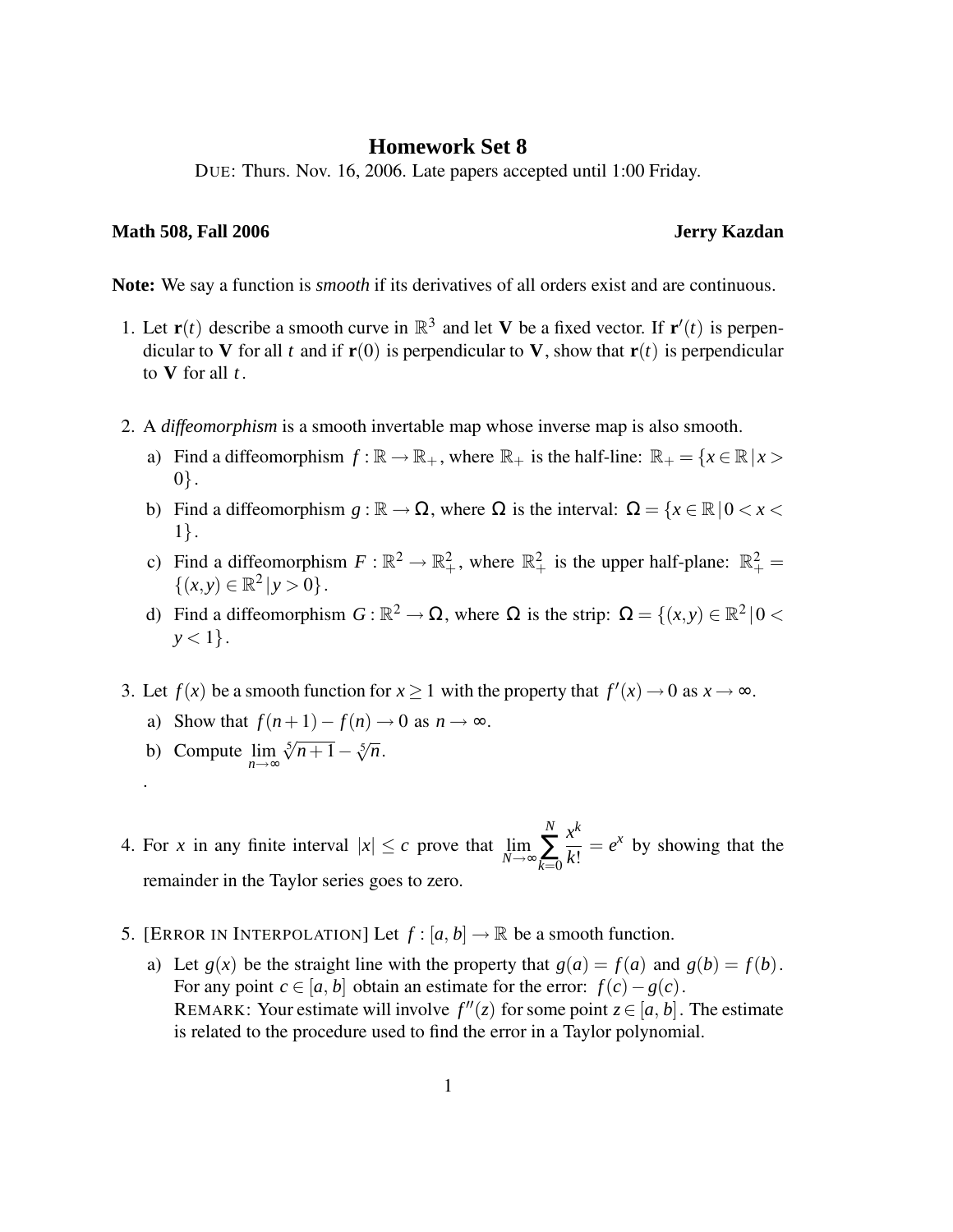HINT: Define the constant *M* by  $f(c) = g(c) + M(c - a)(c - b)$ . Then consider the function

$$
\Phi(x) := f(x) - g(x) - M(x - a)(x - b).
$$

- b) Let  $a = x_0 < x_2 < \cdots < x_k = b$  and let  $g(x)$  be the polynomial of degree k that agrees with *f* at these  $k+1$  points, so  $g(x_i) = f(x_i)$ ,  $j = 0, 1, \ldots, k$ . Obtain an estimate for the error,  $f(c) - g(c)$ , for any  $c \in [a, b]$
- 6. Let  $f : [0, 1] \rightarrow \mathbb{R}$  be a continuous function.
	- a) If  $f(x) \ge 0$  and  $\int_0^1 f(x) dx = 0$ , prove that  $f(x) = 0$  for all  $x \in [0, 1]$ .
	- b) If  $\int_0^1 f(x) dx = 0$ , prove that  $f(c) = 0$  for some  $c \in (0, 1)$ . Even more, prove that  $f(x)$  changes sign somewhere in this interval.
	- c) If  $f : [0, 1] \rightarrow \mathbb{R}$  is a continuous function with the property that  $\int_0^1 f(x)g(x) dx = 0$ for *all* continuous functions *g* prove that  $f(x) = 0$  for all  $x \in [0, 1]$ .
	- d) If  $f : [0, 1] \rightarrow \mathbb{R}$  is a continuous function with the property that  $\int_0^1 f(x)g(x) dx = 0$ for *all* C<sup>1</sup> functions *g* that satisfy  $g(0) = g(1) = 0$ , must it be true that  $f(x) = 0$ for all  $x \in [0, 1]$ ? Proof or counterexample.
- 7. Let  $f(t)$  be a continuous function for  $0 \le t < \infty$ . If  $\lim_{t \to \infty} f(t) = c$ , show that

$$
\lim_{T \to \infty} \frac{1}{T} \int_0^T f(t) \, dt = c.
$$

- 8. Let  $f(x)$  be a continuous function for  $0 \le x \le 1$ . Evaluate  $\lim_{n \to \infty}$  $n \int_0^1$ 0  $f(x)x^n dx$ . (Justify your assertions.)
- 9. a) If  $V = (x, y, z) \in \mathbb{R}^3$  and  $p \ge 1$ , define  $||V||_p := [||x|^p + |y|^p + |z|^p]^{1/p}$ . Show that  $\lim_{p\to\infty}$   $||V||_p = \max\{|x|, |y|, |z|\}.$ 
	- b) If  $f \in \mathbb{C}[0, 2]$  and  $p \ge 1$ , define

$$
||f||_p := \left[\int_0^2 |f(x)|^p dx\right]^{1/p}
$$

.

Show that  $\lim_{p\to\infty} ||f||_p = \max_{0\leq x\leq 2} |f(x)|$ .

10. Compute lim λ→∞  $\int_0^1$  $\int_0^{\pi} |\sin(\lambda x)| dx$ .